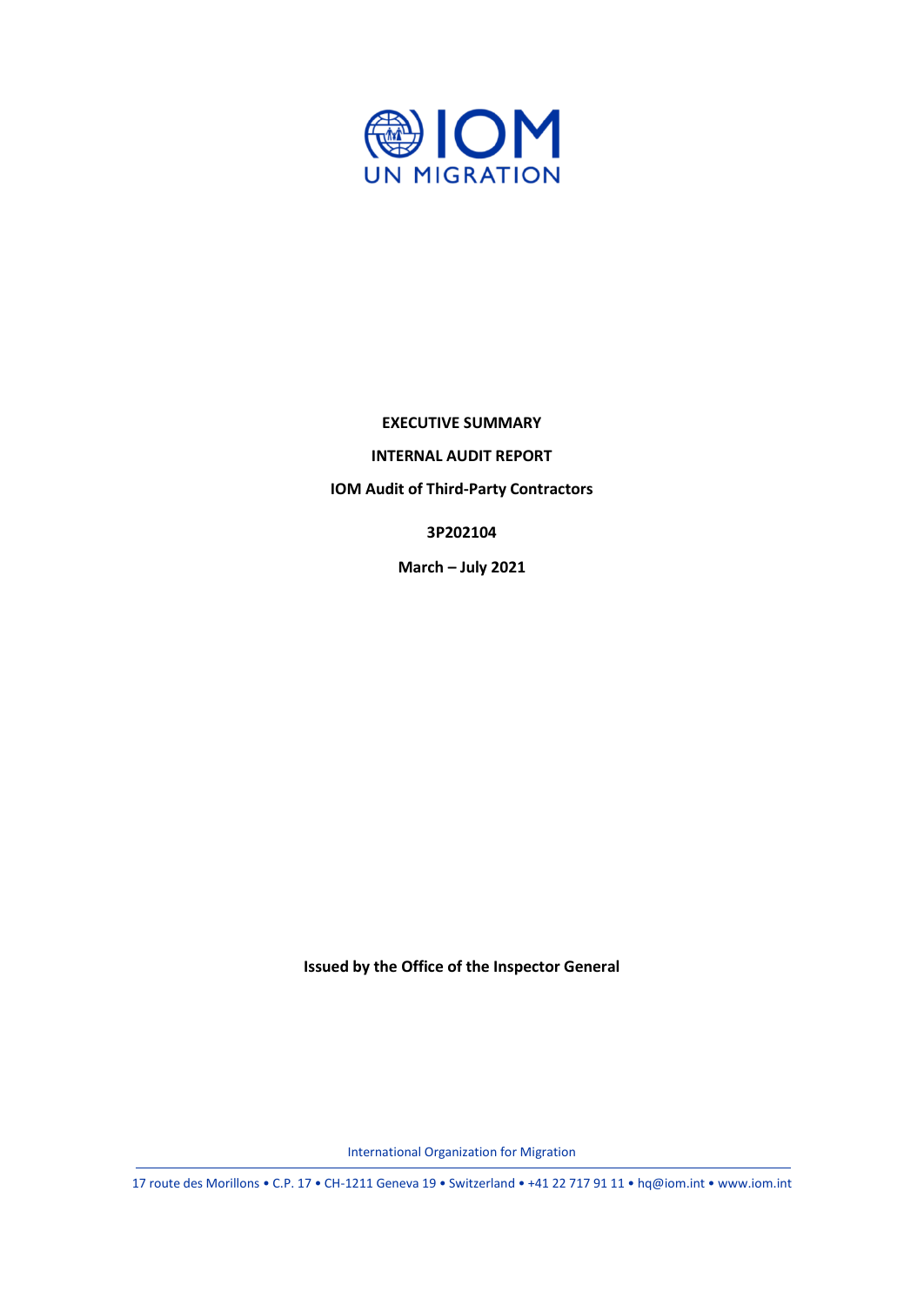# **Report on the Audit of Third-Party Contractors Executive Summary Audit File No. 3P202104**

The Internal Audit function of the Office of the Inspector General conducted a *remote* audit of Third-Party Contractors (TPCs) in IOM.

The audit covered the period from 1 January 2019 to 28 February 2021 and considered events subsequent to this period as required. The audit team conducted the fieldwork remotely from April to June 2021. This included work interactions with different departments in Headquarters (HQ), regional offices (ROs) and country offices (COs) using TPCs. More specifically, samples wherein the efficiency and effectiveness TPC management was assessed for following offices: Afghanistan, Somalia, Iraq and Bangladesh.

The internal audit aimed to assess the risk exposure and the risk management of the management of third-party contractors, in order to ensure that these are well understood and controlled by the responsible managers and the concerned country offices and staff implementing third-party contractors. Selected samples from the following areas of IOM's framework for third-party contractors were reviewed:

- a. Governance
- b. Risk Management
- c. Operational Management

The main objective of this audit was to assess the adequacy of the design and effectiveness of IOM's governance, risk management and control processes in ensuring the efficient use of TPC services in the project/programme implementation or IOM office operations.

The overall audit scope encompassed the following areas:

- Review of the organizational ownership of the TPC modality;
- Review of the relevance and adequacy of the organizational key roles and responsibilities related to managing TPC services and ascertain its adequacy and effectiveness;
- Review and assess the adequacy and effectiveness of the organization's strategy, policies, procedures, systems, and tools around TPC services;
- Review the risk management control mechanisms associated with TPC services and assess how the organization effectively manages the third-party related risks in order to achieve desired business outcomes; and
- Assess the efficiency and effectiveness of managing TPC services in sampled offices; as well as compliance with the existing TPC framework.

Because of the concept of selective testing of data and inherent limitation of the internal audit work, there is no guarantee that all matters of significance to IOM will be discovered by the internal audit. It is the responsibility of the management of the units involved to establish and implement internal control systems to assure the achievement of IOM's objectives in operational effectiveness and efficiency, reliable financial reporting and compliance with relevant laws, regulations, and policies. It is also the responsibility of the management of the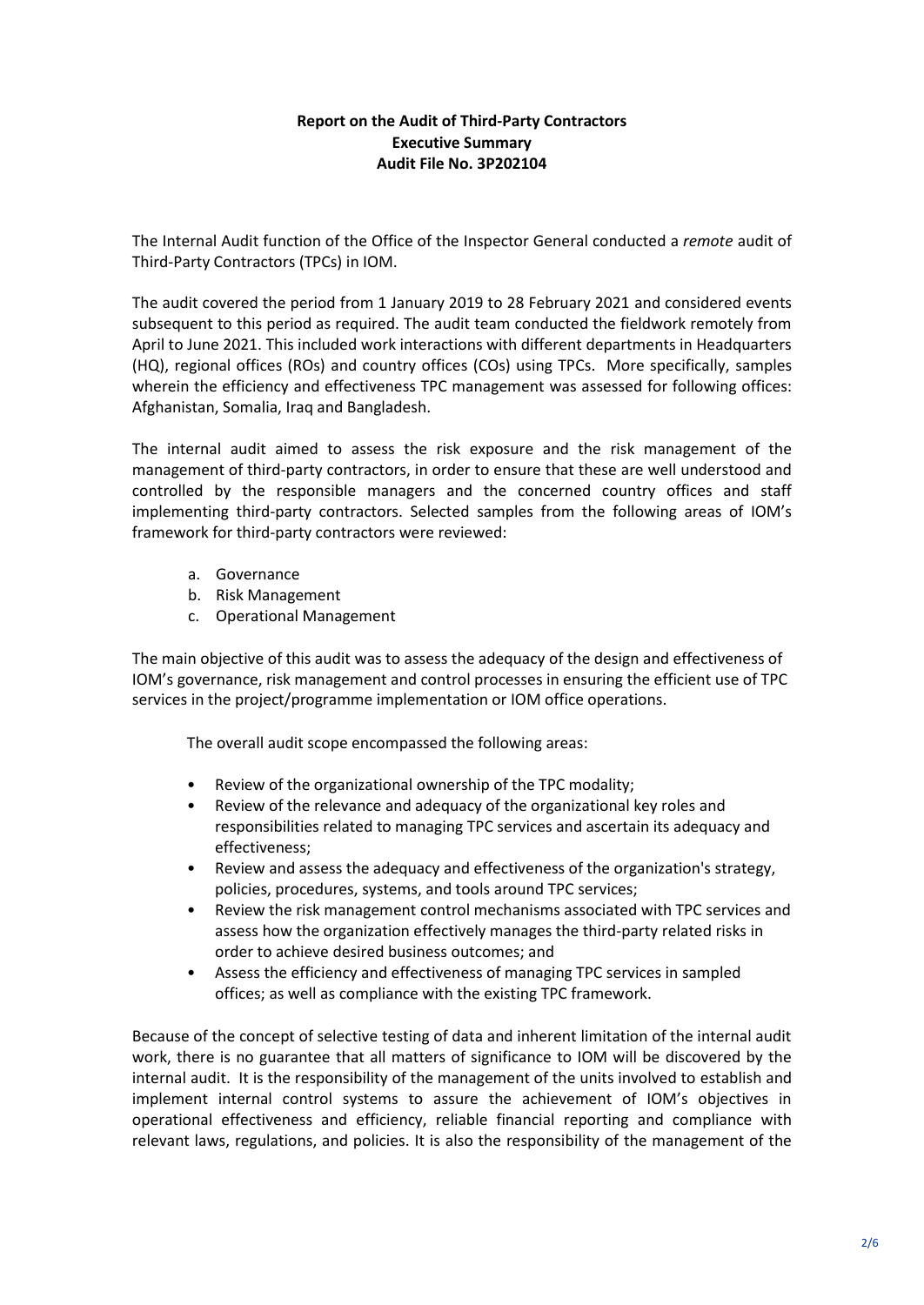units involved to determine whether the areas the internal audit covered, and the extent of verification or other checking included are adequate for their respective purposes. Had additional procedures been performed, other matters might have come to internal audit attention that would have been reported.

The internal audit was conducted in accordance with the Charter of the Office of the Inspector General and in general conformance with the *International Standards for the Professional Practice of Internal Auditing.*

### **Overall audit rating**

OIG assessed the management of Third-Party Contractors as **Partially Effective, major improvements needed,** indicating that significant and/or material issues were noted. Internal controls, governance and risk management practices are generally implemented, but have some weaknesses in design or operating effectiveness such that, until they are addressed, there is no reasonable assurance that the objectives are likely to be met.

The audit raised 16 recommendations during the internal audit fieldwork out of which 5 were of very high and 9 of high priority. These recommendations aim to equip the departmental senior management to review, evaluate and improve their own internal control and risk management systems over deployment protocols for the Audit of Third-Party Contractors.

### **Very High Priority Recommendations**

Prompt action is required to ensure that processes will not be critically disrupted, and IOM will not be *critically* adversely affected in its ability to achieve its strategic and operational objectives.

- 1. Review of the current framework to further develop and improve the assignment of roles and responsibilities across functional teams and further drive accountability.
- 2. Coordinate the development of formal policies and mandatory procedures to provide guidance, consistency, accountability, efficiency, and clarity on processes involving TPCs and management of TPC employees that is aligned with IOM's risk appetite, thereby achieving business objectives.
- 3. Continue strengthening the TPC risk management framework. Continually integrate Third-party risk management into the management of TPC activities at all levels of the Organization.
- 4. Capacity assessment of TPCs prior to their selection is to be institutionalized and made mandatory.
- 5. A global LTA is necessary to establish standard contract terms and conditions to be applied across IOM operations and provide a long-term relationship with TPCs. IOM should assess the need to expand the existing TPCs under the global LTA to ensure that IOM operations in different locations are sufficiently covered.

### **High Priority Recommendations**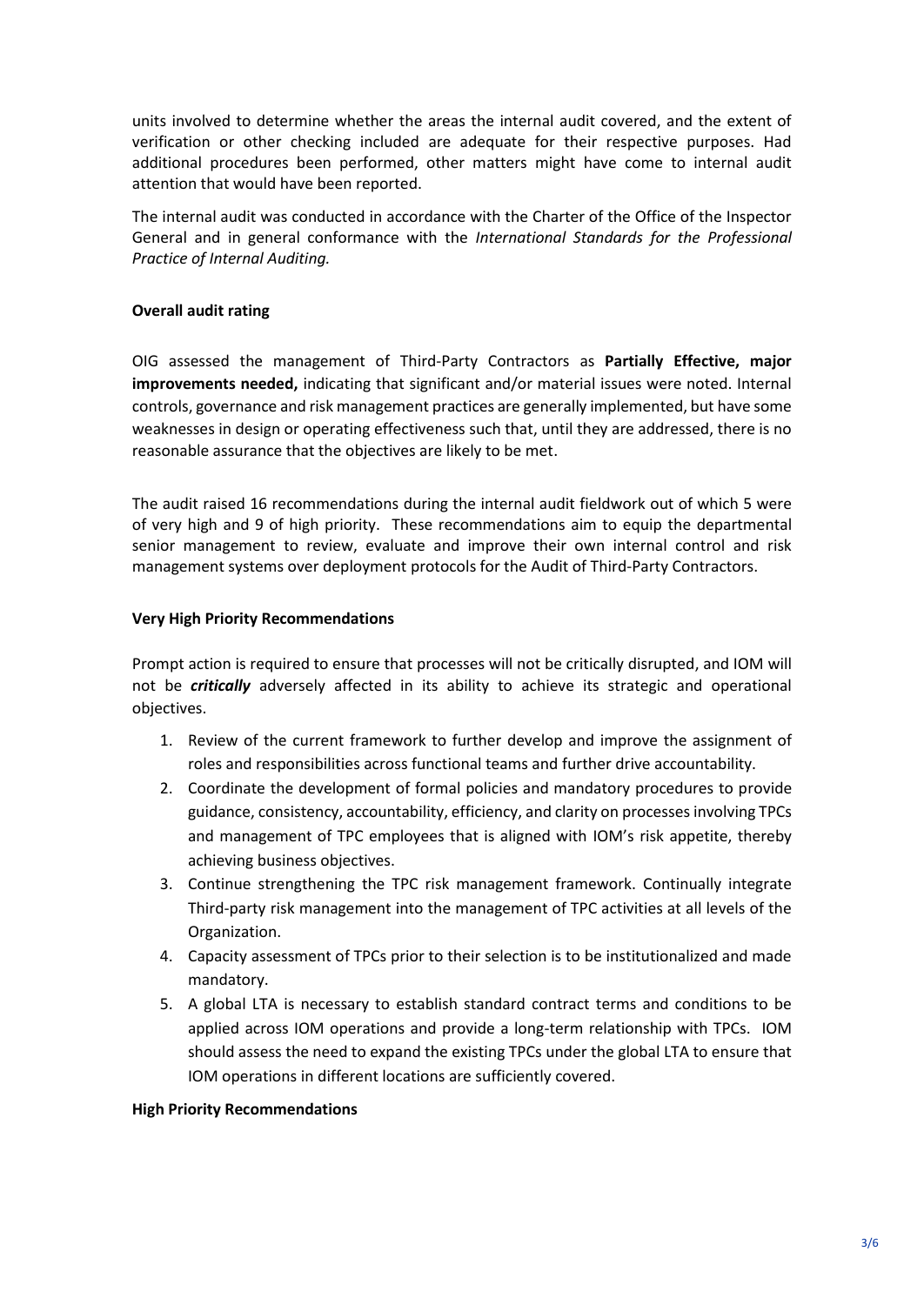For the high priority recommendations, prompt action is required to ensure that IOM will not be adversely affected in its ability to achieve its strategic and operational objectives.

- 6. All TPC Advisory Group members should coordinate the establishment of a workflow for TPCs that will ensure the appropriate level of consultations and adherence to global standards and clauses. The roles and responsibilities among TPC Advisory Group members should be clearly delineated; conditions for mandatory DOE and RO coordination need to be set. Administrative timelines should be formally established.
- 7. Development of a strategy clearly defining the classification of services and working conditions that could be contracted through TPC modality, to ensure that engagement of TPCs is justified and optimized.
- 8. A mandatory mechanism for tracking TPC related transactions should be institutionalized. It would include a comprehensive inventory of TPCs and the full integration of TPCs and TPC employees within the existing corporate systems.
- 9. Standard IOM instructions and trainings applicable to TPC employees need to be determined and appropriately incorporated across IOM instructions and monitored for compliance taking into consideration IOM's capacity.
- 10. An institutionalization of a mandatory mechanism to track TPC related transactions is recommended.
- 11. Use of the global LTA on TPCs should be reinforced to ensure the best value for money is achieved and to minimize the risks associated when dealing with locally sourced TPCs.
- 12. Contract management should be integrated in all TPC contracts as this would assist in assessing TPC performance based on contract conditions, evaluating supplier risks, facilitating contract amendments, negotiating the amount of service fees and even act as a tool for building collaborative relationships with TPC.
- 13. All relevant contractual requirements in engaging a TPC are to be incorporated in TPC policies and procedures in consistence with the related IOM instructions. A review of the grievance procedures in place is recommended.
- 14. Establishment of a mechanism to review service fees against the services provided by TPCs is recommended.

## **Management comments and action plans**

Management agreed with the recommendations and is in the process of implementation.

This report is intended solely for information and should not be used for any other purpose.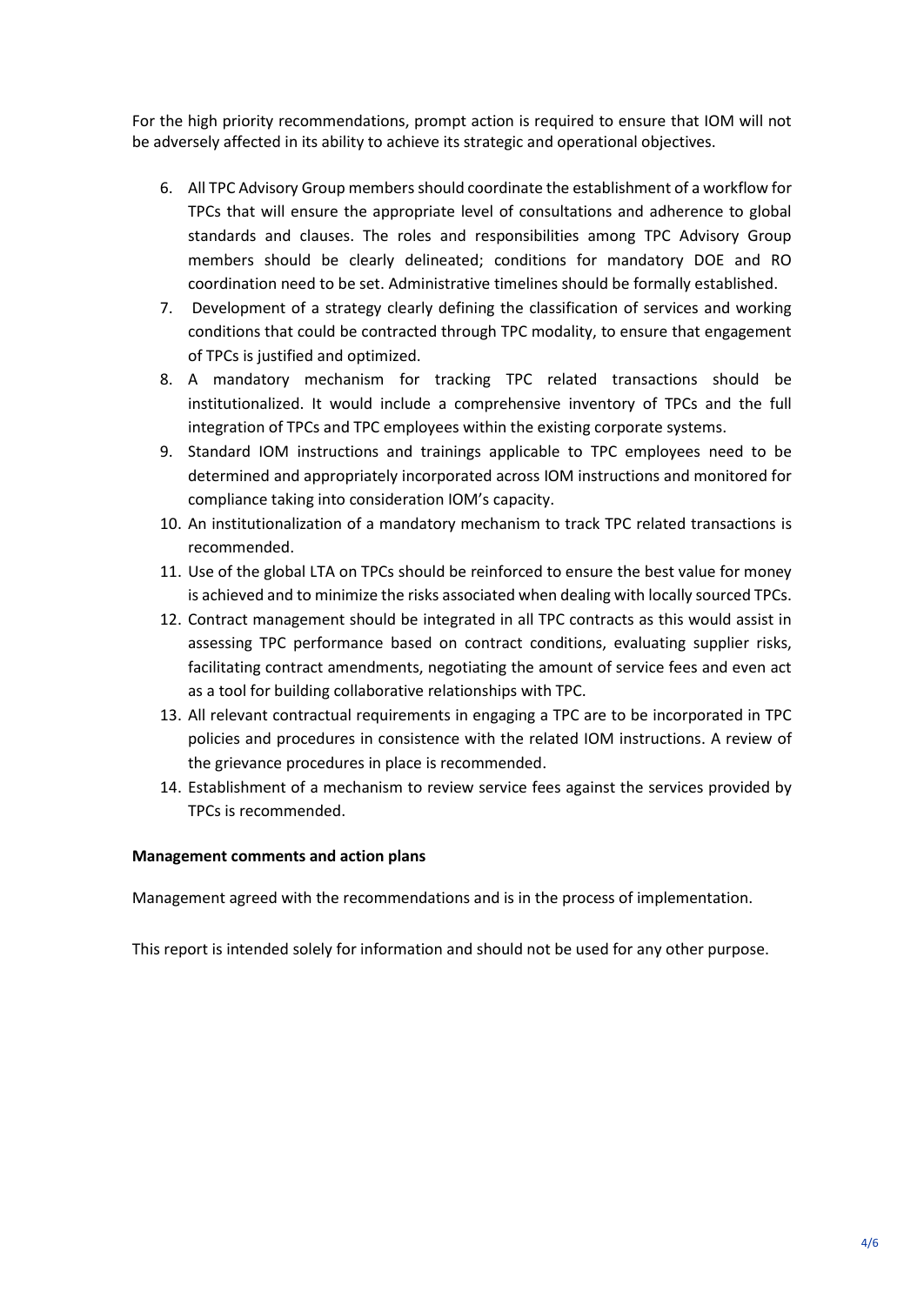### **ANNEXES**

### **Definitions**

The overall adequacy of the internal controls, governance, and management processes, based on the number of audit findings and their risk levels:

| <b>Descriptor</b>                                              | Guide                                                                                                                                                                                                                                                                                                                                                                                                                                 |  |
|----------------------------------------------------------------|---------------------------------------------------------------------------------------------------------------------------------------------------------------------------------------------------------------------------------------------------------------------------------------------------------------------------------------------------------------------------------------------------------------------------------------|--|
| <b>Effective</b>                                               | No significant and/or material issue(s), or few moderate/minor<br>issues noted. Internal controls, governance and risk management<br>processes are adequately designed, well implemented, and<br>effective, to provide reasonable assurance that the objectives will<br>be met.                                                                                                                                                       |  |
|                                                                | (Indicatively, no very high and high-risk issues)                                                                                                                                                                                                                                                                                                                                                                                     |  |
| <b>Partially Effective,</b><br>Some<br>improvements<br>needed  | Few significant issue(s), or some moderate issues noted. Internal<br>controls, governance, and risk management practices are<br>adequately designed and well implemented, but a limited<br>number of issues were identified that may present a moderate<br>risk to the achievement of the objectives.                                                                                                                                 |  |
|                                                                | (Indicatively, no very high-risk issues)                                                                                                                                                                                                                                                                                                                                                                                              |  |
| <b>Partially Effective,</b><br>Major<br>improvements<br>needed | Significant and/or material issues noted. Internal controls,<br>governance and risk management practices are generally<br>implemented, but have some weaknesses in design or operating<br>effectiveness such that, until they are addressed, there is no<br>reasonable assurance that the objectives are likely to be met.<br>(Indicatively, up to 5 very high-risk issues, up to 15 high risk issues,<br>and several medium issues). |  |
| Ineffective                                                    | Multiple significant and/or (a) material issue(s) noted. Internal<br>controls, governance and risk management processes are not<br>adequately designed and/or are not generally effective. The<br>nature of these issues is such that the achievement of objectives<br>is seriously compromised.<br>(Indicatively, more than 5 very high-risk issues, more than 15 high<br>risk issues, several medium issues).                       |  |